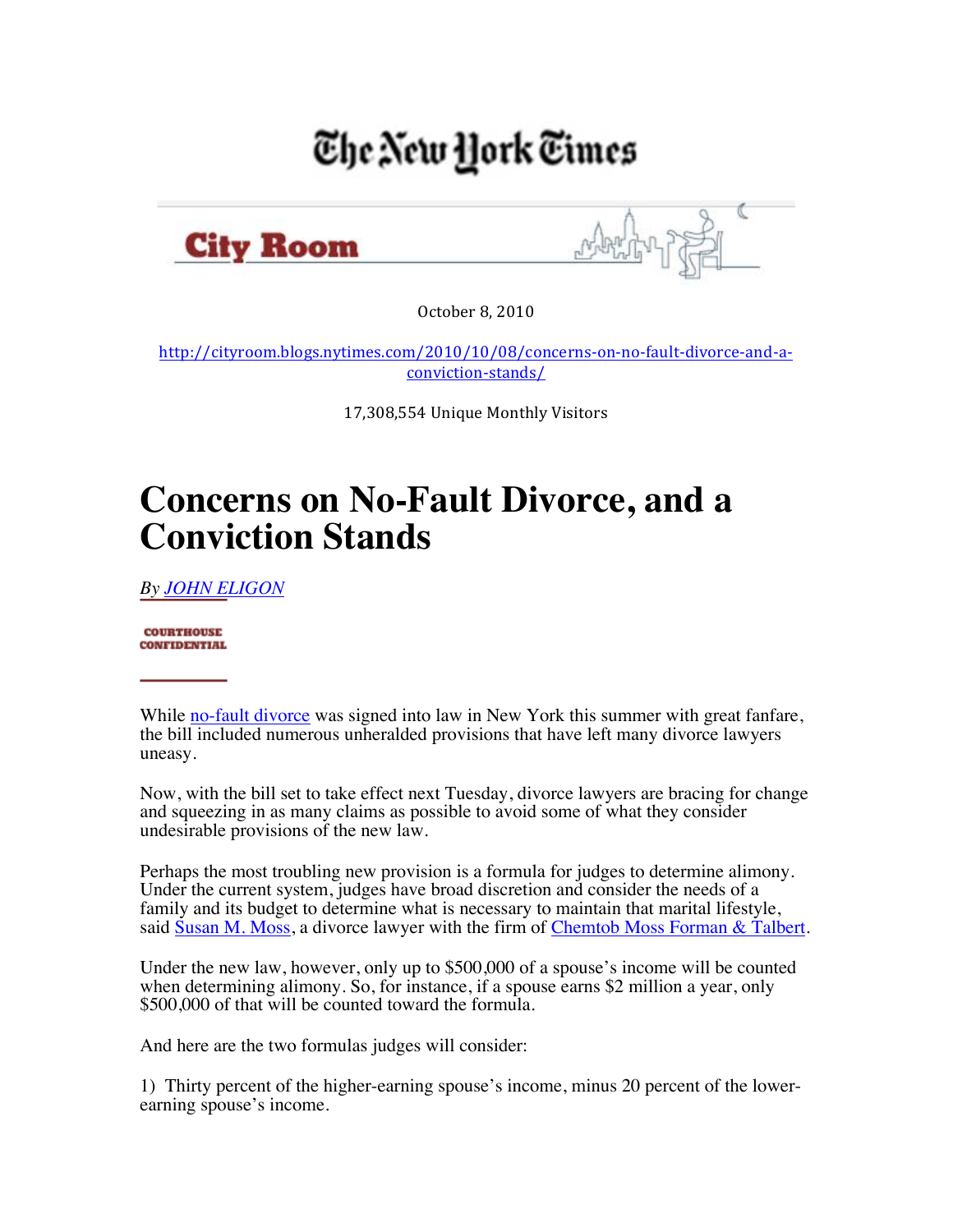2) Forty percent of their combined income, minus the lower-earning spouse's income.

The lesser outcome of these two formulas will be the alimony award, although the law does give judges the option to consider further factors.

"Even if you're married an extremely short time, a spouse could be entitled a substantial amount of alimony," said Ms. Moss, who is co-chairwoman of the matrimonial committee for the Women's Bar Association of the State of New York.

On the flip side, she said, those who lived a good life because their spouse earned a lot could be in for a serious downgrade in their lifestyle.

Divorce lawyers have also raised concerns about a provision that would make the higherearning spouse responsible for all the legal fees for both sides, and a provision that places a three-year expiration date on child support orders, meaning spouses would have to return to court to have it renewed.

The disgust among divorce lawyers over some of these provisions ushered in with the bill provides a strange contrast to the joy associated with New York's finally passing a no- fault law.

Under the no-fault law, couples will be able to get a divorce by simply saying that their marriage is irrevocably broken. The current law requires a reason, such as allegations of cruelty, abuse, adultery or abandonment.

"The no-fault part of the statute was obviously a great event for New York," said Robert Stephan Cohen, a New York divorce lawyer. As for the other provisions, he said, "It's complicating everything. Judges know how to deal with spousal support and legal fees."

Still, some lawyers said they had a problem with no-fault divorce to begin with.

Bonnie Rabin, a matrimonial lawyer with the firm of Cohen Hennessey Bienstock & Rabin, said she had already received calls from several elderly people who were not necessarily unhappy with their marriages, but saw no-fault as a way out.

"It wasn't even on their radar screen," she said, "but it's been placed on their radar screen."

No-fault divorce takes away the leverage some women need to negotiate a fair settlement, Ms. Rabin said. A woman who stayed home with children, for instance, may not have the same earning power as her spouse and would be in a difficult position if her spouse left, she said.

"I think this is very, very bad for middle-class women who have been financially dependent on their spouses," she said.

## **Rape Conviction Is Upheld**

Clarence Williams, a k a Fletcher Worrell, a k a Anderson Worrell, a k a Fletcher Anderson Worrell, a k a Umar Abdul Hakeem caused his trial to be delayed by hiding his identity and whereabouts, and therefore he was not entitled to have his 2005 rape